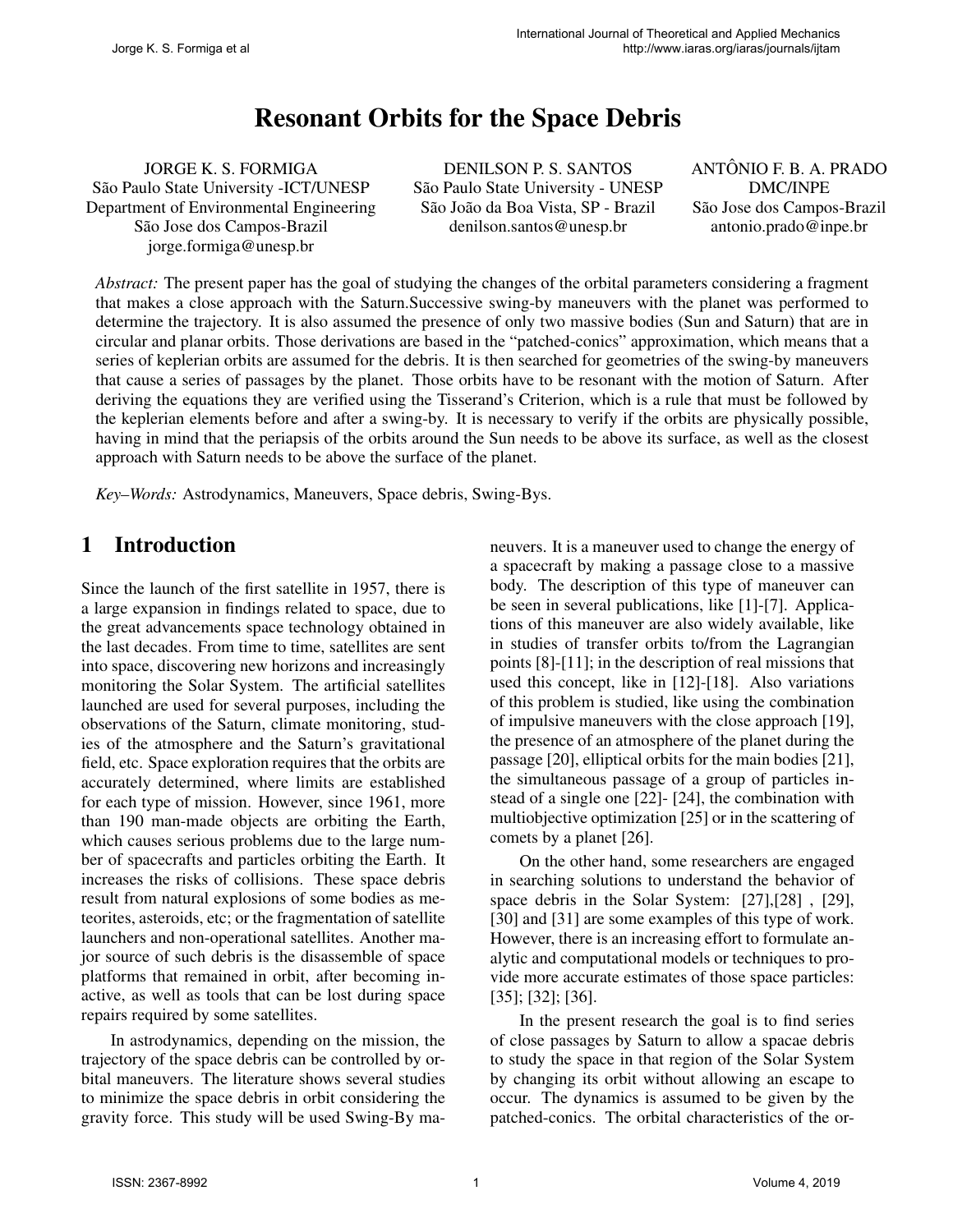bits involved are studied (velocity, energy, orbital elements and angular momentum) after each passage to show the evolution of the trajectories. Fig.1 shows a sketch of the maneuver.



Figure 1: Overview of the orbital characteristics for some maneuvers.

### 2 Definition of the problem and mathematical model

In the problem the formulation hypothesis, will be considered a system formed by 3 bodies: The Sun  $(m_1)$ , the Saturn  $(m_2)$  and a space debris, with an infinitesimal mass  $(m_3)$ , with an initial orbit around the Sun and it makes a close approach with the Saturn. It is assumed that the problem is composed of three phases, where each of these phases is modeled by the classic Two-Body Problem, this formulation is called Patched Conics. The procedure can be split into three parts:

- 1. First, the gravitational effect of  $m_2$  is despised and it is considered as a Keplerian orbit movement of  $m_3$  around  $m_1$ ;
- 2. Secondly, it is assumed that  $m_1$  is too far and the system  $m_2m_3$  makes a new two-body problem, it is assumed that  $m_3$  invades the influence sphere  $m_2$  (place where  $m_2$  has a gravitational force of greater intensity acting in  $m_3$ );
- 3. Third step of the patched conics maneuver,  $m_2$  is neglected one more time and the system  $m_1m_3$ makes another two-body problem. Finally, under these conditions the space debris enters a new orbit Keplerian around m1 and the maneuver is complete.

This encounter changes the orbit  $m_3$  of with respect to m1 and, by the hypothesis assumed for the problem, it is considered that the orbits of  $m_1$  and  $m_2$  do not

change. The standard maneuver can be identified by the following three parameters:  $r_{ap}$ , the distance between the each space debris and the celestial body during the closest approach;  $v_{\text{inf}}^-$  and  $v_{\text{inf}}^+$ , the velocities of the space debris regarding the Saturn, before and after the passage, respectively, in the inertial frame;  $v_2$ , the Saturn velocity concerning the Sun;  $\delta$ , half of the angle of the curvature due to the close approach; and  $\Psi$ , the angle of the approach, that is, the angle between the line connecting the primaries and the periapsis of the close approach trajectory. The velocity and orbital elements of the  $m_2$  are changed by the close approach with the saturn [33, 34]. The orbital elements of space debris concerning the Sun before maneuver are: semimajor axis  $(a)$ , eccentricity  $(e)$ , energy  $(E)$  and angular momentum  $(C)$ . They are obtained from Equations 1 shown below when (−) and (+) used for before and after the maneuver, respectively.

$$
a_{-} = \frac{r_{a_{-}} + r_{p_{-}}}{2}; e_{-} = 1 - \frac{r_{p_{-}}}{a_{-}};
$$
 (1)

$$
E_{-} = -\frac{\mu_s}{2a_{-}}; C_{-} = \sqrt{\mu_s a_{-}(1 - e_{-}^2)} \qquad (2)
$$

where  $r_p$  is the periapsis of the orbit of the space debris around the Sun,  $r_a$  is the apoapsis of that orbit and  $\mu_s$  is the gravitational parameter of the Sun. It is possible to obtain the variations of velocity, energy and angular momentum for each fragment from the Equations 2, 3 and 4 ( $[5]$ ).

$$
\Delta v_{=} \vec{v}_0 - \vec{v}_= 2 |\vec{v}_\infty| \sin \delta \tag{3}
$$

$$
\Delta E = E_{+} - E_{-} = -\vec{v}_2 \cdot \vec{v}_{\infty} \sin \delta \sin \psi \quad (4)
$$

$$
\Delta C_{\rm{m}} \frac{\Delta E}{\omega} \tag{5}
$$

where  $\omega$  is the angular velocity of the motion of the primaries;  $\delta$  is half of the angle of deflection due to the close approach; and  $E_-, E_+$  are the energy before and after the maneuver of each fragment, respectively. Finally, having determined the variations of energy and angular momentum due to the maneuver, it is possible to obtain the semi-major axis and the eccentricity of the orbit for debris after the close approach, by the using Eq. 6 shown next.

$$
a_{+} = -\frac{\mu_s}{2E_{+}}; e_{+} = \sqrt{1 - \frac{C_{+}^2}{\mu_s a_{+}}} \tag{6}
$$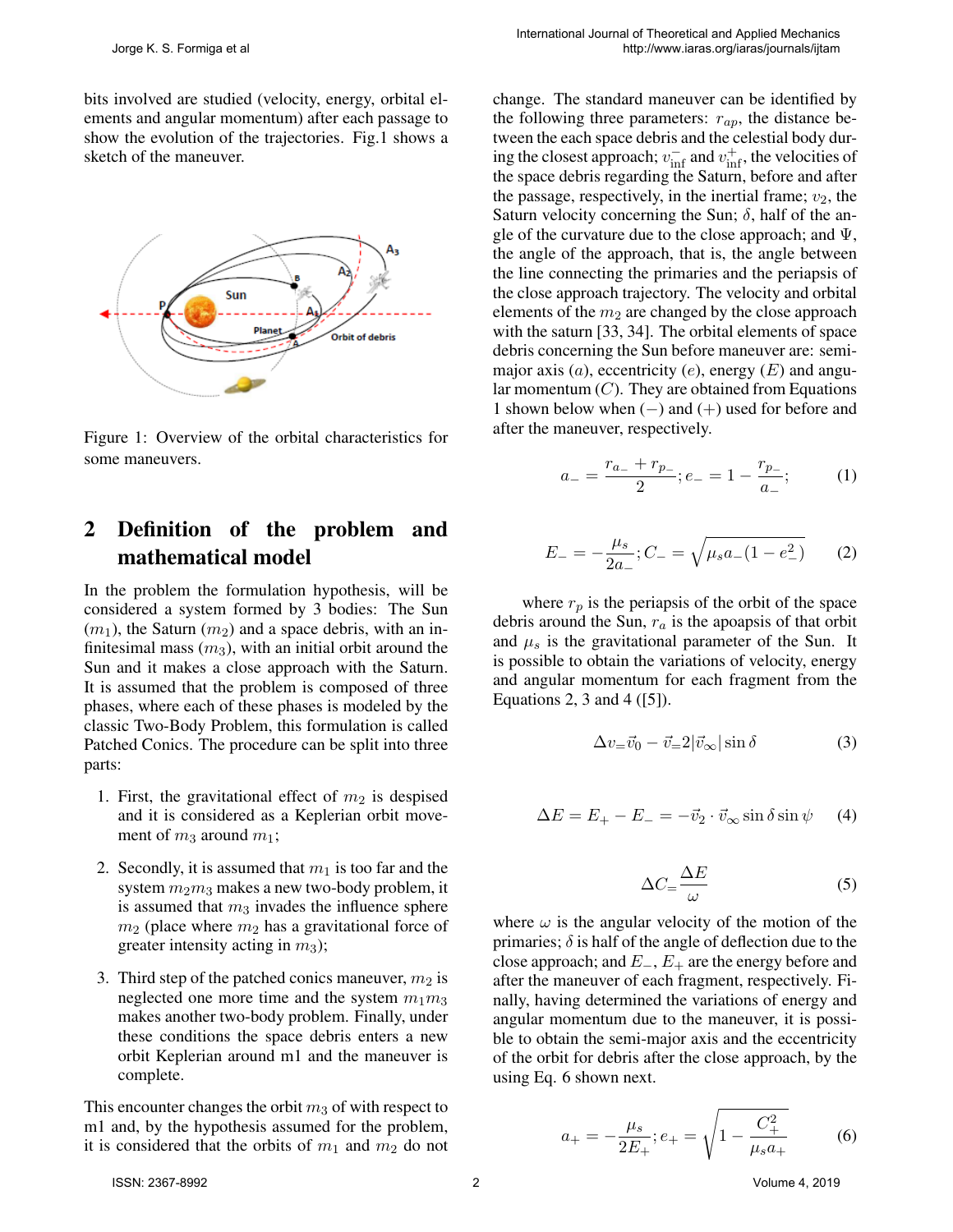#### 2.0.1 Tisserands Criterion

The Tisserands criterion is an important method that can be used in the study of gravity-assisted maneuvers. It was presented by the French astronomer Francois Felix Tisserand and can be obtained from the Jacobian constant by making the approximation of neglecting the mass of the secondary primary. It is an equation, developed in dimensionless coordinates, based on the circular-restricted three-body problem model. This method can be used to find sequences of orbits similarly to what is done here, but it does not give the parameters required to obtain the sequence, as done by the present methodology. But, besides those limitations, it is an important form to verify the results found in the present research, because it can validate the sequence of orbits. In order to verity the orbits found here, the Tisserands criterion is used. It means that the orbits before and after the passage have to follow the equation [37]:

$$
\frac{1}{a_{-}} + 2\sqrt{a_{-}(1 - e_{-}^{2})}\cos(i_{-}) \approx
$$
\n
$$
\approx \frac{1}{a_{+}} + 2\sqrt{a_{+}(1 - e_{+}^{2})}\cos(i_{+})
$$
\n(7)

When the orbital elements  $a_-, e_$  and  $i_$  are the ones before the passage and the orbital elements and  $a_+$ ,  $e_+$  and  $i_+$  are the ones after the passage. This study will be considered the planar case,  $i_-=i_+=0$ . The Table 2 last column shows that the results follow the Tisserands criterion, because the values before and after the close approach are very similar for both dynamics, which means that the models are working correctly.

### 3 Results

The space debris starts in a given orbit around the Sun which is specified by its apoapsis and periapsis distances. Table 1 shows resonant orbits for the spacecraft, given the number of periods of Saturn before the following approach, the number of orbits of the fragment (debris) in this same period of time, the period of the orbit of the fragment (in days), the semi-major axis (km) of the orbit, and the order of the resonance. Then, it is possible to organize the orbits to put them in order of crescent values of the energy. Next, it is possible to find the values of rap for every passage. The assumptions used here are:

- 1. The close approach occurs at the point A (Fig.1);
- 2. No perturbations affect the space debris;
- 3. The two-body (Sun-fragment) energy is constant after and before the passage by Saturn;
- 4. The angular momentum  $(C)$  and the energy  $(E)$ are measured before and after the maneuvers.

It is then necessary to remove orbits that have periapsis below the surface of the Sun. Table 2 shows the useful orbits. It shows the number of the maneuver, the period (days), the distance of the closest approach (in units of radius of Saturn), semi-major axis (km), eccentricity, energy  $(km^2/s^2)$ , periapsis distance (km), apoapsis distance (km), half of the deflection angle (degree), angle of approach (degree), order of the resonance and the time elapsed since the start of the maneuvers (days). The initial orbit for the fragment is assumed to have a periapsis of 155, 000, 000 km, which is near the orbit of the Earth around the Sun, and apoapsis of 1, 858, 220, 000 km, that is a little bit higher than the orbit of Saturn around the Sun. Then, it is built Table2, where the resonant orbits are organized in crescent values of the energy. There is also no problem of having values for the periapis that is inside the Sun. Some of the orbits (the first 6) have periapis below the initial value, so they also intercept the orbit of the Earth around the Sun and there is a potential risk of collision, which is neglected in the present study. It is clear that there are decreasing values for the distance of the closest approach to compensate the increase of the velocity of approach. The sequence is limited to 17 revolutions before a situation where a value below the surface of Saturn is found. This situation is also a characteristic of the sequence of orbits shown and initial conditions where there is an escape orbit can be found for Saturn.

Those results show the evolution of the resonant orbits encountering Saturn. Still based on that results, it is possible to see that the variations of the orbital elements are larger when the space debris has a close approach at lower velocities and closer to the planet Saturn. These results are possible due to the fact that the gravitational force is larger at low altitudes. The energy, the angular momentum, the semimajor (axis) and the apoapsis distance increase after each close approach as forced by the objective of the sequence. This results can see in the Fig.2-5. The energy goes from  $-89.56$   $km^2/s^2$  after the first passage until -18.48  $km^2/s^2$  after the last one, in crescent steps. This variation in energy causes the semi-major axis to go from 27, 793, 200 km to 729, 803, 000 km, which corresponds to a variation of the apoapsis from 1, 457, 280, 000 km (a little above the orbit of Saturn) to 6, 466, 380, 000 km.

It is a very large interval, so the spacecraft travels in different regions of the Solar System. The ec-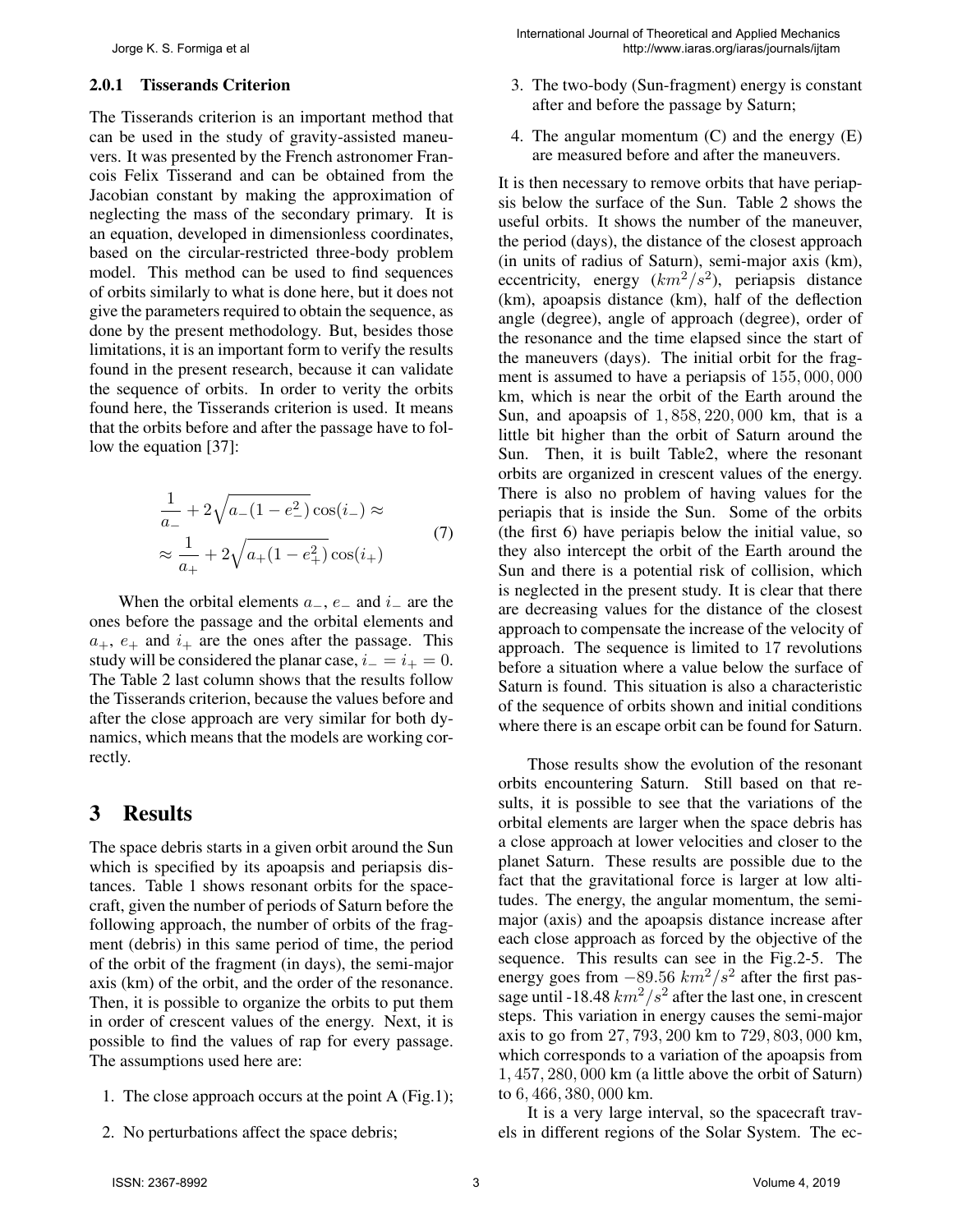| <b>Number of revolutions</b><br>of the Saturn between<br>successive close<br>approaches | <b>Number of revolutions</b><br>of the space debris<br>successive close<br>approaches | Period of the<br>space debris<br>(years) | Semi-major axis<br>of the space debris<br>(km) |  |
|-----------------------------------------------------------------------------------------|---------------------------------------------------------------------------------------|------------------------------------------|------------------------------------------------|--|
| $\mathbf{1}$                                                                            |                                                                                       | 29.4571                                  | $14.279 \cdot 10^8$                            |  |
|                                                                                         | $\overline{2}$                                                                        | 14.7286                                  | $8.995 \cdot 10^8$                             |  |
|                                                                                         | $\mathbf{1}$                                                                          | 58.9142                                  | $22.666 \cdot 10^8$                            |  |
| $\overline{2}$                                                                          | $\overline{3}$                                                                        | 19.6381                                  | $10.897 \cdot 10^8$                            |  |
|                                                                                         | $\overline{5}$                                                                        | 11.7828                                  | $7.751 \cdot 10^8$                             |  |
|                                                                                         | $\mathbf{1}$                                                                          | 88.3713                                  | $2.970 \cdot 10^{9}$                           |  |
|                                                                                         | $\overline{2}$                                                                        | 44.1857                                  | $1.871 \cdot 10^9$                             |  |
| 3                                                                                       | $\overline{4}$                                                                        | 22.0928                                  | $1.178 \cdot 10^{9}$                           |  |
|                                                                                         | $\overline{5}$                                                                        | 17.6743                                  | $\overline{1.015 \cdot 10^9}$                  |  |
|                                                                                         | $\overline{7}$                                                                        | 12.6245                                  | $8.116 \cdot 10^8$                             |  |
|                                                                                         | 8                                                                                     | 11.0464                                  | $7.425 \cdot 10^8$                             |  |
|                                                                                         | $\mathbf{1}$                                                                          | 117.828                                  | $3.\overline{598 \cdot 10^9}$                  |  |
|                                                                                         | $\overline{3}$                                                                        | 39.2762                                  | $1.729 \cdot 10^{9}$                           |  |
| $\overline{4}$                                                                          | $\overline{5}$                                                                        | 17.6743                                  | $1.230 \cdot 10^9$                             |  |
|                                                                                         | $\overline{7}$                                                                        | 16.8326                                  | $9.832 \cdot 10^8$                             |  |
|                                                                                         | 9                                                                                     | 13.0921                                  | $8.\overline{315 \cdot 10^8}$                  |  |
|                                                                                         | 1                                                                                     | 147.286                                  | $4.175 \cdot 10^9$                             |  |
| 5                                                                                       | $\overline{2}$                                                                        | 73.6428                                  | $2.\overline{630 \cdot 10^9}$                  |  |
|                                                                                         | $\overline{3}$                                                                        | 49.0952                                  | $2.007 \cdot 10^{9}$                           |  |

Table 1: Resonant orbits for the space debris passing by Saturn.



Figure 2: Energy of the spacecraft as a function of time.

centricity has an oscillating sequence, with a first decrease series and then an increasing sequence. The



Figure 3: Semi-major axis of the fragment as a function of time.

time span for this sequence is1472 years. The values of rap decrease from passage to passage, to compen-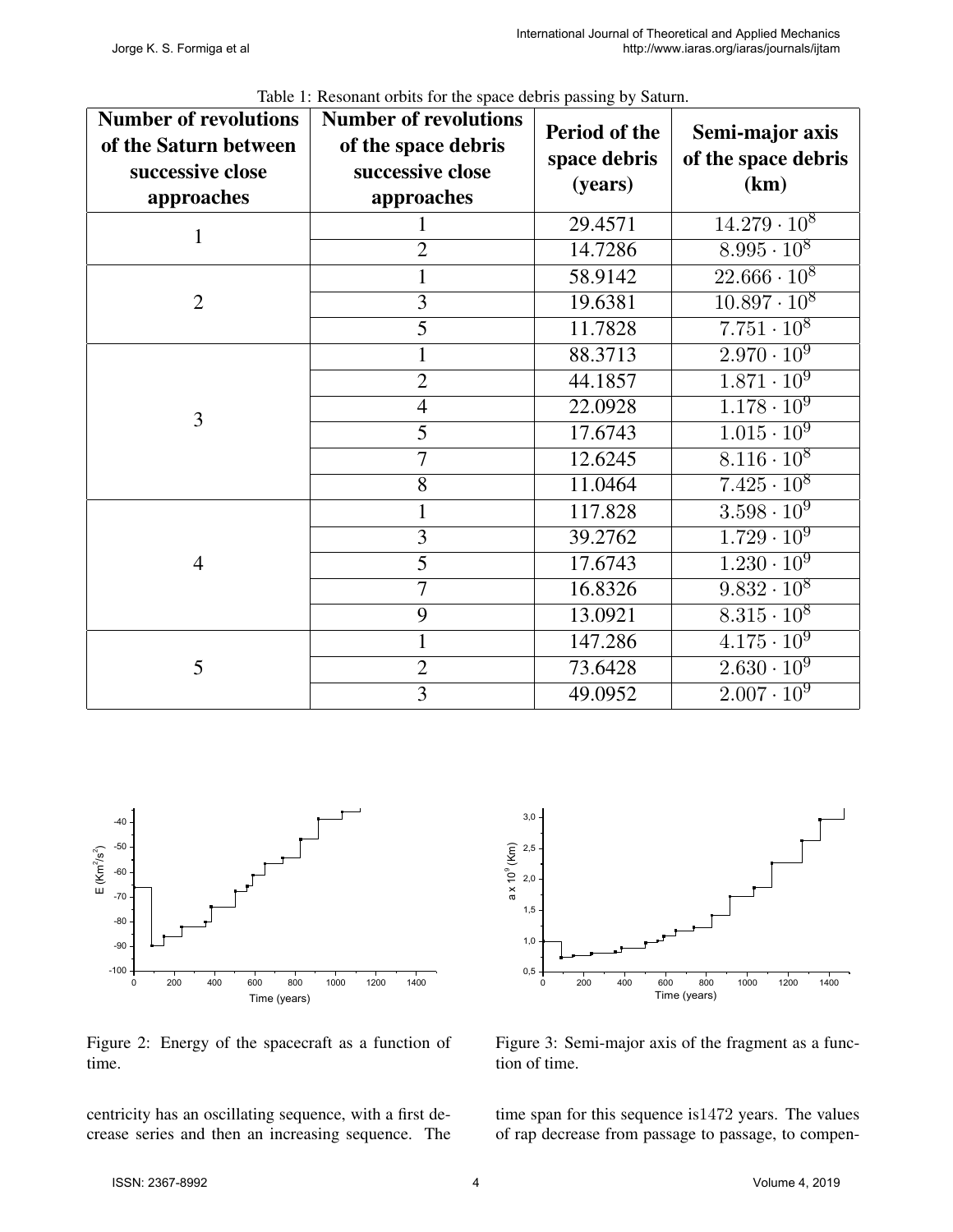| Man.           | orbital      | $r_{ap}$ (Radius | $\mathbf{a}$        | $\mathbf{e}$ | energy   | racio 2. Sequence of crons performing crose approaches while saturn<br>resonance | time(days)     | <b>Tisserands</b>   |
|----------------|--------------|------------------|---------------------|--------------|----------|----------------------------------------------------------------------------------|----------------|---------------------|
|                | period       | of Saturn)       | $(10^6 \text{ Km})$ |              |          |                                                                                  |                | <b>Criterion</b>    |
|                | $(\bf{day})$ |                  |                     |              |          |                                                                                  |                |                     |
| $\overline{0}$ | 6368.43      |                  | 1006.61             | 0.8460       | $-66.06$ | $\overline{\phantom{a}}$                                                         | $\overline{0}$ | 1.1574              |
| 1              | 4034.77      | 941.86           | 742.54              | 0.9626       | $-89.56$ | 8:3                                                                              | 88.37          | 1.1578              |
| $\overline{2}$ | 4303.76      | 2218.14          | 775.19              | 0.9474       | $-85.79$ | 5:2                                                                              | 147.29         | 1.1577              |
| $\overline{3}$ | 4611.17      | 1281.58          | 811.67              | 0.9299       | $-81.93$ | 7:3                                                                              | 235.66         | 1.1577              |
| $\overline{4}$ | 4781.96      | 955.96           | 831.59              | 0.9204       | $-79.97$ | 9:4                                                                              | 353.49         | 1.1577              |
| 5              | 5379.70      | 699.75           | 899.52              | 0.8891       | $-73.93$ | 2:1                                                                              | 382.94         | 1.1576              |
| 6              | 6148.23      | 457.55           | 983.27              | 0.8547       | $-67.63$ | 7:4                                                                              | 500.77         | 1.1574              |
| $\overline{7}$ | 6455.65      | 348.93           | 1015.78             | 0.8427       | $-65.47$ | 3:2                                                                              | 559.69         | $\overline{1.1575}$ |
| $\overline{8}$ | 7172.93      | 285.62           | 1089.69             | 0.8186       | $-61.03$ | 1:1                                                                              | 589.14         | 1.1574              |
| 9              | 8069.58      | 216.64           | 1178.71             | 0.7950       | $-56.42$ | 1:2                                                                              | 648.06         | 1.1572              |
| 10             | 8607.53      | 174.03           | 1230.53             | 0.7836       | $-54.04$ | 5:3                                                                              | 736.43         | 1.1572              |
| 11             | 10759.40     | 126.69           | 1427.9              | 0.7540       | $-46.57$ | 4:3                                                                              | 824.80         | 1.1571              |
| 12             | 14345.86     | 71.70            | 1729.78             | 0.7368       | $-38.44$ | 5:3                                                                              | 913.17         | 1.1569              |
| 13             | 16139.08     | 44.20            | 1871.08             | 0.7357       | $-35.54$ | 3:4                                                                              | 1031.00        | 1.1569              |
| 14             | 21518.80     | 27.36            | 2266.65             | 0.7440       | $-29.34$ | 2:3                                                                              | 1119.37        | 1.1567              |
| 15             | 26898.52     | 13.56            | 2630.22             | 0.7579       | $-25.28$ | 2:5                                                                              | 1266.66        | 1.1567              |
| 16             | 32278.26     | 7.07             | 2970.16             | 0.7722       | $-22.39$ | 1:3                                                                              | 1355.03        | 1.1565              |
| 17             | 43037.63     | 2.79             | 3598.09             | 0.7972       | $-18.48$ | 1:4                                                                              | 1472.86        | 1.1565              |
| 18             | 53796.97     | 0.54             | 4175.21             | 0.8171       | $-15.93$ | 1:5                                                                              | 1620.14        | 1.1565              |

Table 2: Sequence of orbits performing close approaches with Saturn



Figure 4: Eccentricity of the fragment as a function of time.

sate the increasing values of the velocity of approach. A series of resonant orbits with Saturn that has increasing values for the apoapsis to cover a large area of the space around the orbit of Saturn which the fragment



Figure 5: rap distance of the spacecraft as a function of time.

## 4 Conclusion

This study was made to show the evolution of the trajectories, as well as the amplitudes of the variations of the velocity, energy and angular momentum of an orbit due to a series of close approaches with Saturn. Analytical equations are used to make the calculation of the distance of the closest approach that generates a specified orbit. Then, a series of resonant orbits with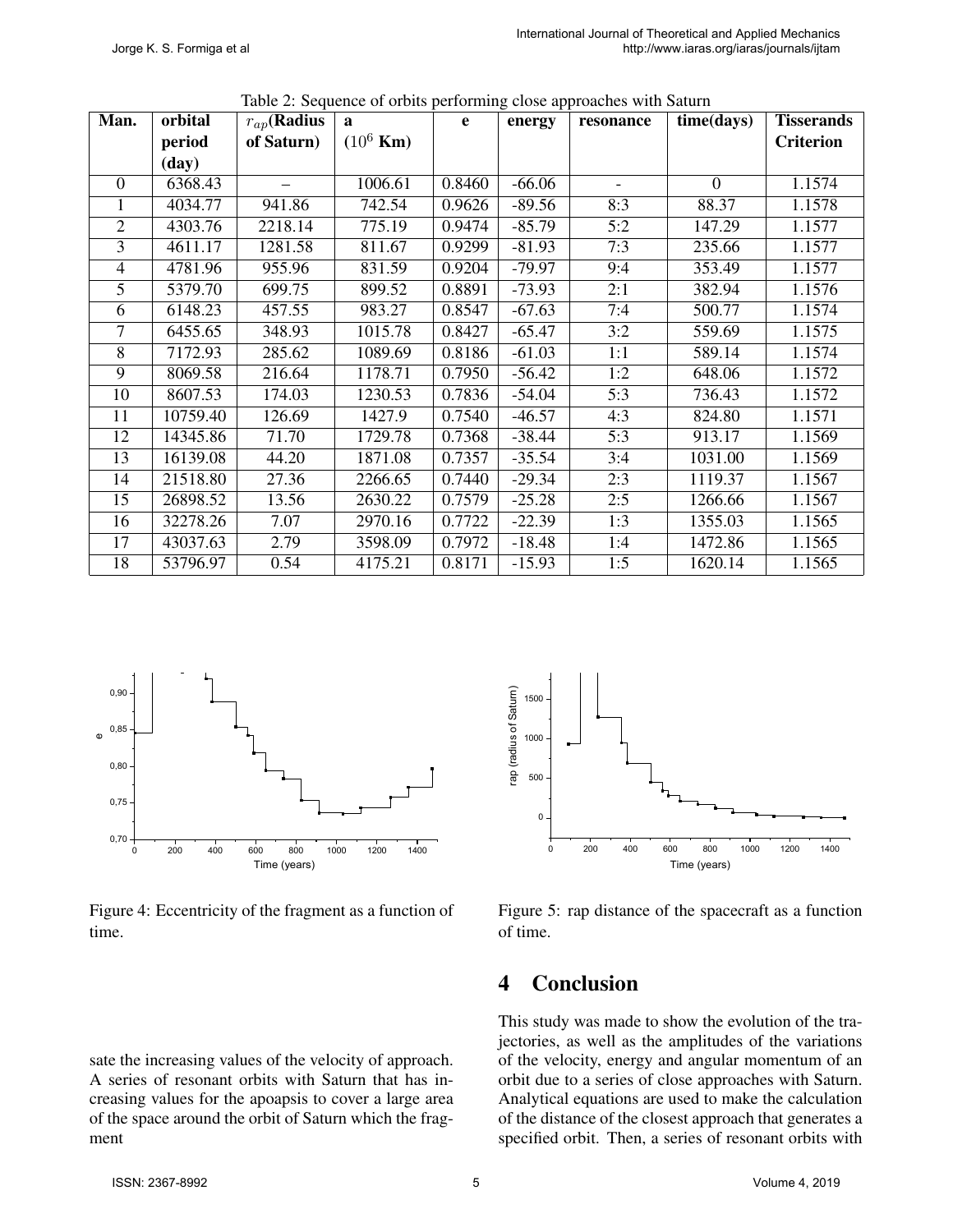

Figure 6: Apogee distance of the spacecraft as a function of time.



Figure 7: Perigee distance of the spacecraft as a function of time.

Saturn that has increasing values for the apoapsis to cover a large area of the space around the orbit of Saturn is found. Using these equations it is possible to establish a sequence of close approaches that meets the goals. The results showed that it is possible to find useful sequences of close approaches to study the space near Saturn by using these natural changes of orbits to pass by different positions in the space without the expenses of applying a control to the spacecraft.

Acknowledgments: The authors wish to express their appreciation for the support provided by Grants  $\#2019/01721 - 0$ ,  $\#2016/15675 - 1$ ,  $\#2017/04643 - 4$  from São Paulo Research Foundation (FAPESP) and Institute of Science and Technology, UNESP - São Paulo State University.

#### *References:*

- [1] J.A.V. Allen, Gravitational assist in celestial mechanicsa tutorial, *American Journal of Physics*, 71, 2003, pp. 448–4515.
- [2] A.E. Petropoulos, J.M. Longuski and N.X. Vinh, Shape-based analytic representations of lowthrust trajectories for gravity-assist applications, *American Astronautical Society.*, 1999, AAS Paper 99-337.
- [3] N.J. Strange and J.M. Longusk, Graphical Method for Gravity-Assist Trajectory Design, *Journal of Spacecraft and Rockets.* 39, No. 1, 2002.
- [4] R.H. Battin, An introduction to the mathematics and models of astrodynamics, *AIAA, New York.* New York, 1987.
- [5] R.A. Broucke, The Celestial mechanics of gravity assist, *In:AIAA/AAS Astrodynamics Conf., Minneapolis, MN, August.* 1988, (AIAA paper 88-4220), 1988.
- [6] V.M. Gomes, A.F.B.A. Prado and H.K. Kuga, Low thrust maneuvers for artificial satellites. *Transactions on Applied and Theoretical Mechanics.* 03, 2008, pp.10.
- [7] A.F.B.A. Prado, A comparison of the patchedconics approach and the restricted problem for swing-bys.*Advances in Space Research.* 40, 2007, pp. 113-117.
- [8] A.F.B.A. Prado and R.A. Broucke, Transfer orbits in restricted problem. *Journal of Guidance Control and Dynamics.* 18(3), 1995, pp. 593- 598.
- [9] A.F.B.A. Prado, Traveling between the Lagrangian points and the Earth. *Acta Astronautica.* 39(7), 1996, pp. 483-486.
- [10] A.F.B.A. Prado and R.A. Broucke, Transfer orbits in the Earth-Moon system using a regularized model.*Journal of Guidance, Control and Dynamics.* 19(4), 1996, pp. 929-933.
- [11] G. Flandro, Fast reconnaissance missions to the outer Solar System utilizing energy derived from the gravitational field of Jupiter.*Astronautical Acta.* 12(4), 1966.
- [12] L.A. D'Amario, D.V. Byrnes and R.H. Stanford, R.H., Interplanetary Trajectory Optimization with Application to Galileo.*Journal of Guidance, Control, and Dynamics.* 5(5), 1982, pp. 465–471.
- [13] S.A. Striepe and R.D. Braun, Effects of a Venus Swing by Periapsis Burn During an Earth-Mars Trajectory.*Journal of the Astronautical Sciences* 39(3),1991,pp.299-312.